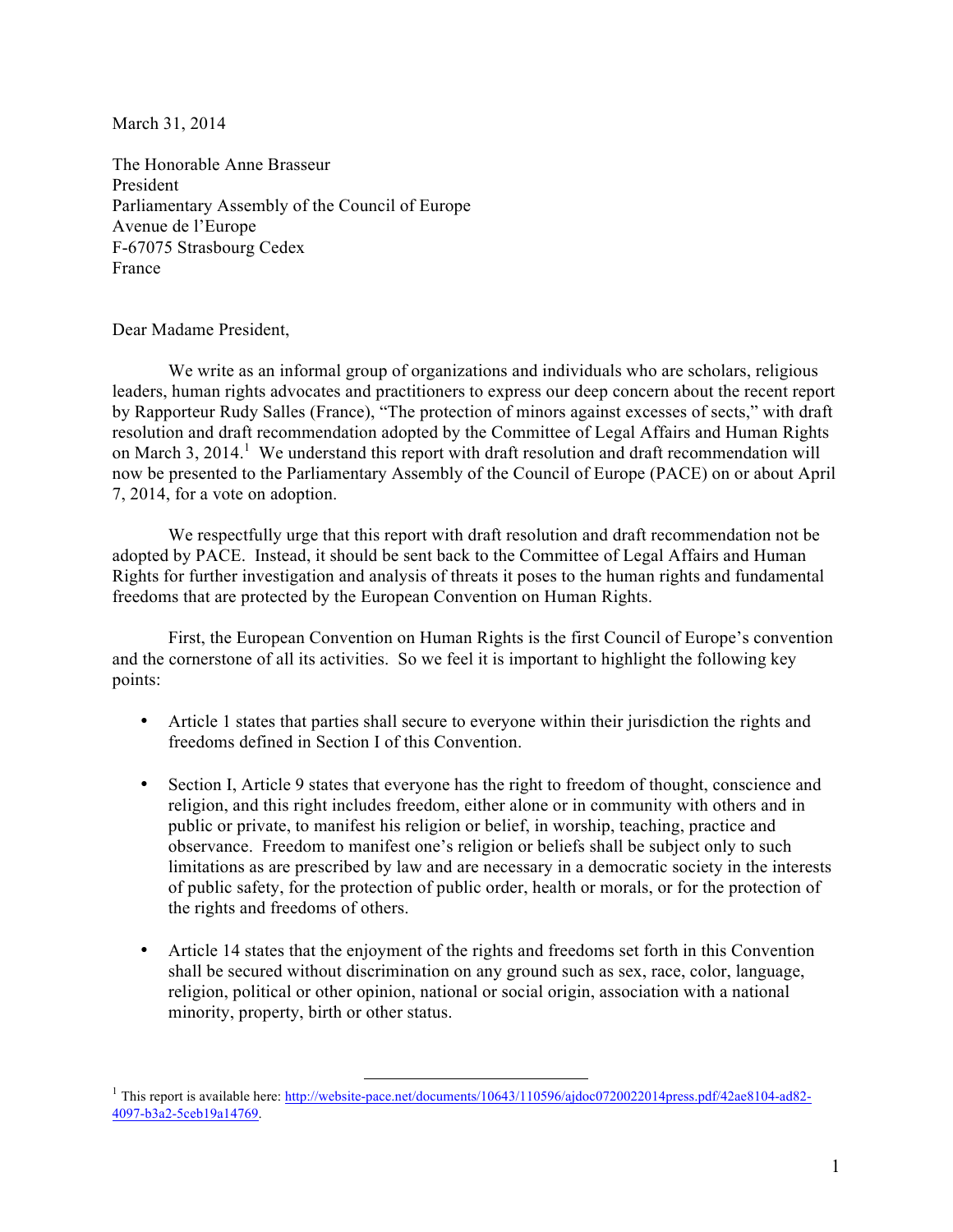• Protocol 1, Article 2 states that no person shall be denied the right to education. In the exercise of any functions which it assumes in relation to education and to teaching, the State shall respect the right of parents to ensure such education and teaching in conformity with their own religious and philosophical convictions.

Second, when evaluated within the framework of the Convention as the cornerstone of your activities, and the need to secure these human rights and fundamental freedoms for everyone within your jurisdiction, without discrimination on any ground, the report with draft resolution and draft recommendation raises a number of serious problems.

The draft resolution's recommended measures, if adopted, will result in rising government restrictions and social hostilities against minority religious organizations and communities, and pose serious threats to the human rights and fundamental freedoms of millions of members of minority faiths throughout the Council of Europe. Specifically:

- The use of the term "sect" will establish a restrictive classification system that will stigmatize and marginalize targeted minority faiths. This runs counter to statements by international human rights bodies and two former UN Special Rapporteurs on Freedom of Religion and Belief that the term is a derogatory designation inconsistent with policies that foster religious freedom, pluralism and tolerance.
- The implementation of "extensive awareness-raising measures" for certain officials, including judges, on the issue of "sects" will ignore a UN Human Rights Committee finding that such "awareness sessions" violate human rights standards and a recommendation that "sensitizing sessions for judges against the practices of certain designated sects" cease. $2$
- The financing provided to "traditional" churches (defined as Catholic, Orthodox, and Protestant) for "preventing and combating excesses of sects" will clearly violate the obligation of member states to remain neutral and impartial in religious matters, as required by the Convention and numerous other international human rights instruments.
- The establishment of national and regional information centers or "sect observatories" without requiring such centers to be staffed by independent, neutral and objective experts with appropriate academic qualifications, and to provide targeted religious groups with access to their files and the opportunity to respond and correct inaccuracies, will result in a biased approach toward minority faiths. This is clearly based on the much-criticized MIVILUDES ("Mission inter-ministérielle de vigilance et de lutte contre les dérives sectaires") in France.
- The series of measures in the area of education and children will jeopardize the rights of parents to educate their children in conformity with their own religious beliefs, as protected under Article 9 and Protocol 1, Article 2, of the Convention; Article 18 of the International Covenant on Civil and Political Rights; and Article 14 of the Convention on the Rights of the Child.

 

<sup>&</sup>lt;sup>2</sup> UN Human Rights Committee Concluding Observations: Germany (18/11/96), (CCPR/C/79/Add.73).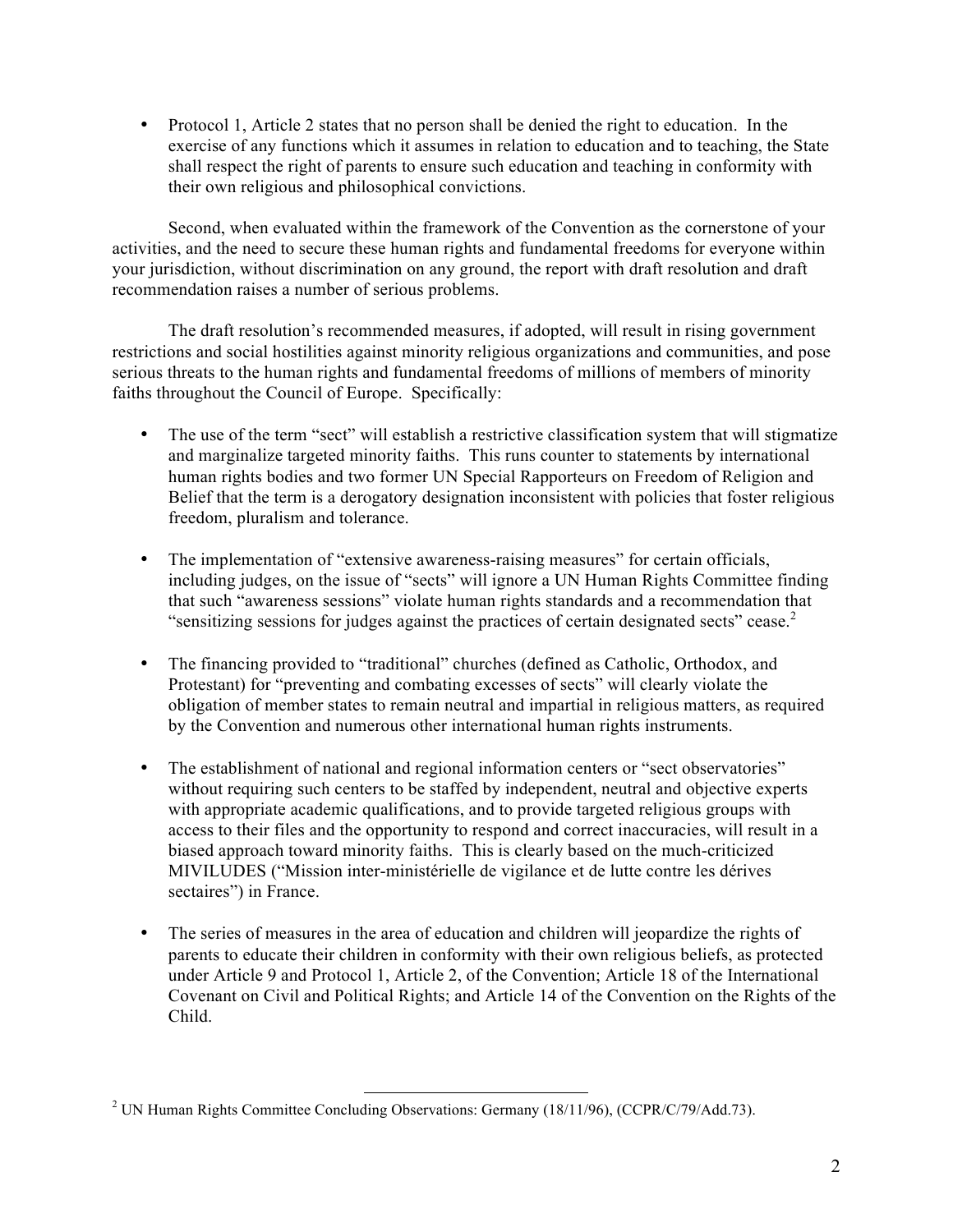- The close State monitoring of "home schooling and private schools which may be under the sway of these movements" will make home schools and private religious schools subject to intrusive and disruptive state investigations that improperly focus on religious association.
- The call for all 47 member states to "adopt or strengthen, if necessary, legislative provisions punishing the abuse of psychological and/or physical weakness" is clearly based on the much-criticized About-Picard law in France. This runs counter to previous declarations and resolutions of PACE. On April 26, 2011, 50 members of PACE signed Declaration 321, expressing their concern about the About-Picard law. And on November 18, 2002, PACE adopted Resolution 1309 on the About-Picard law, calling on the French government to "reconsider the law" and its conformance with Article 9 of the Convention.

If PACE was concerned enough to adopt Resolution 1309 and call on the French government to reconsider About-Picard, it should likewise vote to send this Salles report back to the Committee of Legal Affairs and Human Rights for reconsideration.

Finally, the report uses sweeping generalizations and relies on statements, such as the "Assembly notes that the phenomenon of excesses of sects affecting minors is ever more present in Europe," that are unsupported by any evidence. It relies on one-sided information from biased sources that constitute a blueprint for discrimination against parents and their children associated with religious minority faiths. And it acknowledges that a "number of studies have demonstrated that it is impossible to reach a consensus on the definition of 'sect'", and that "it is not possible to give a legal definition of religion, any more than of sects." This makes it impossible to adopt the report's draft resolution and draft recommendation, for these measures cannot possibly be implemented without improperly discriminating against and violating the human rights and fundamental rights of certain legitimate religious groups and their individual members.

We are a truly multi-faith group of organizations and individuals, representing a high degree of diversity. We agree on very little theologically, but we all agree on the importance of religious freedom for all faiths and none. If PACE adopts this report as drafted, it will have taken a major step backwards in terms of religious tolerance and the rights of religious minorities in the 47 countries in the Council of Europe. The report should be sent back to the Committee on Legal Affairs and Human Rights for further investigation and analysis.

Respectfully,

ORGANIZATIONS

ADVOCATES EUROPE (BULGARIA)

ADVOCATES INTERNATIONAL (UNITED STATES)

ANTIGONE – INFORMATION AND DOCUMENTATION CENTRE ON RACISM (GREECE)

CENTRAL-EUROPEAN RELIGIOUS FREEDOM INSTITUTE (HUNGARY)

CHURCH OF SCIENTOLOGY NATIONAL AFFAIRS OFFICE (UNITED STATES)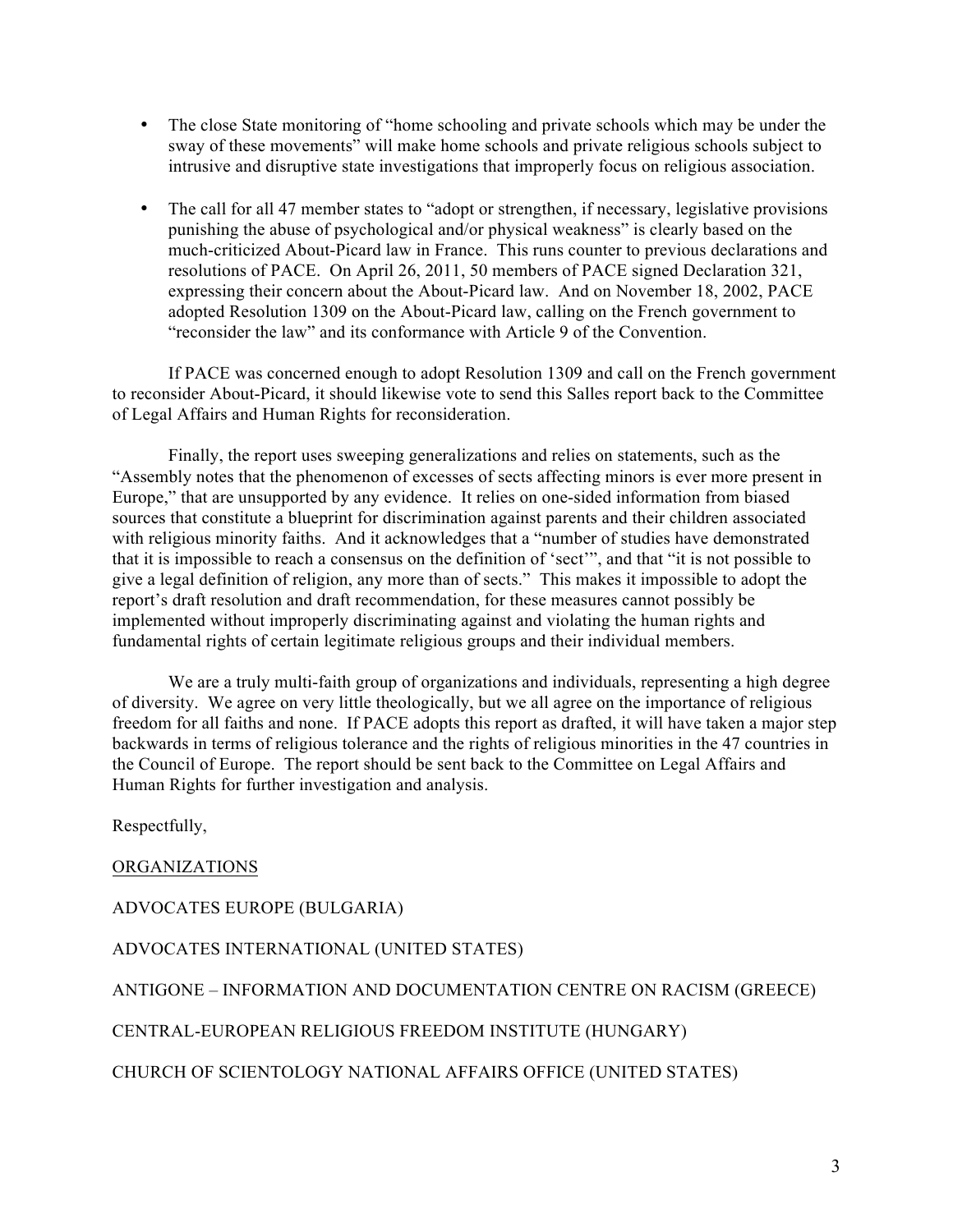COORDINATION DES ASSOCIATIONS ET DES PARTICULIERS POUR LA LIBERTE DE CONSCIENCE (FRANCE)

EUROPEAN INTERRELIGIOUS FORUM FOR RELIGIOUS FREEDOM (FRANCE)

FOREF EUROPE (AUSTRIA)

GERARD NOODT FOUNDATION (NETHERLANDS)

HELSINKI COMMITTEE OF ARMENIA (ARMENIA)

HINDU AMERICAN FOUNDATION (UNITED STATES)

HINDU FORUM OF EUROPE (UNITED KINGDOM)

HOME SCHOOL LEGAL DEFENSE ASSOCIATION (UNITED STATES)

HUMAN RIGHTS LAW FOUNDATION (UNITED STATES)

INSTITUTE FOR GILGIT BALTISTAN STUDIES (UNITED STATES)

INSTITUTE ON RELIGION AND PUBLIC POLICY (UNITED STATES)

INTERNATIONAL COALITION FOR RELIGIOUS FREEDOM (UNITED STATES)

INTERNATIONAL JOURNAL FOR RELIGIOUS FREEDOM (UNITED STATES)

JUBILEE CAMPAIGN USA (UNITED STATES)

LAW AND LIBERTY TRUST (UNITED STATES)

OMNIUM DES LIBERTES (FRANCE)

PEACE AND COOPERATION FOUNDATION (ECOSOC) (SPAIN)

RUSSIAN MINISTRIES (UNITED STATES)

RUSSIAN ORTHODOX AUTONOMOUS CHURCH OF AMERICA (UNITED STATES)

SECULAR COALITION FOR AMERICA (UNITED STATES)

SOTERIA INTERNATIONAL (DENMARK)

SYNODE FÉDÉRAL DES EGLISES PROTESTANTES ET ÉVANGÉLIQUES DE BELGIQUE (BELGIUM)

UNION OF COUNCILS FOR JEWS IN THE FORMER SOVIET UNION (UNITED STATES)

UNITED MACEDONIAN DIASPORA (UNITED STATES)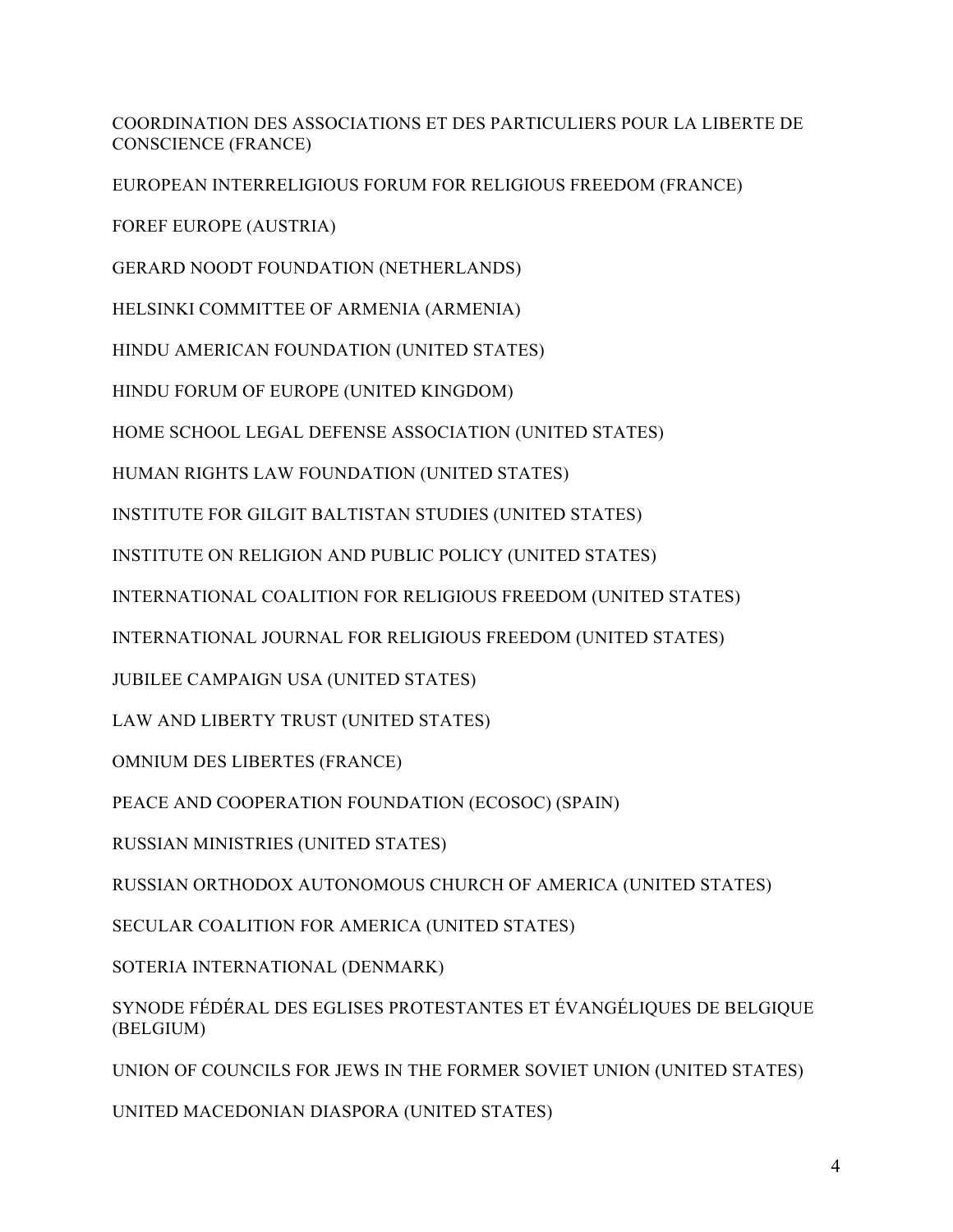## UNITED SIKHS (UNITED STATES)

## VOICES FOR FREEDOM (UNITED STATES)

Individuals

C. Naseer Ahmad United States

Mustafa Akhwand **Director** Shia Rights Watch United States

Joaquin Antuña President Peace and Cooperation Foundation (ECOSOC) Spain

Raimundo C. Barreto Jr., Ph.D. Director, Division on Freedom & Justice Baptist World Alliance United States

Rev. Jean-Claude Basset Professor of Theology Switzerland

Thierry Bécourt President Coordination des Associations et des Particuliers pour la Liberté de Conscience France

Luc Borkes Political Adviser and Spokesperson Synode Fédéral des Eglises protestantes et évangéliques de Belgique Belgium

Michael P. Donnelly, Esq. Director of International Relations Home School Legal Defense Association United States

Jacques Dubreuil President Omnium des Libertés France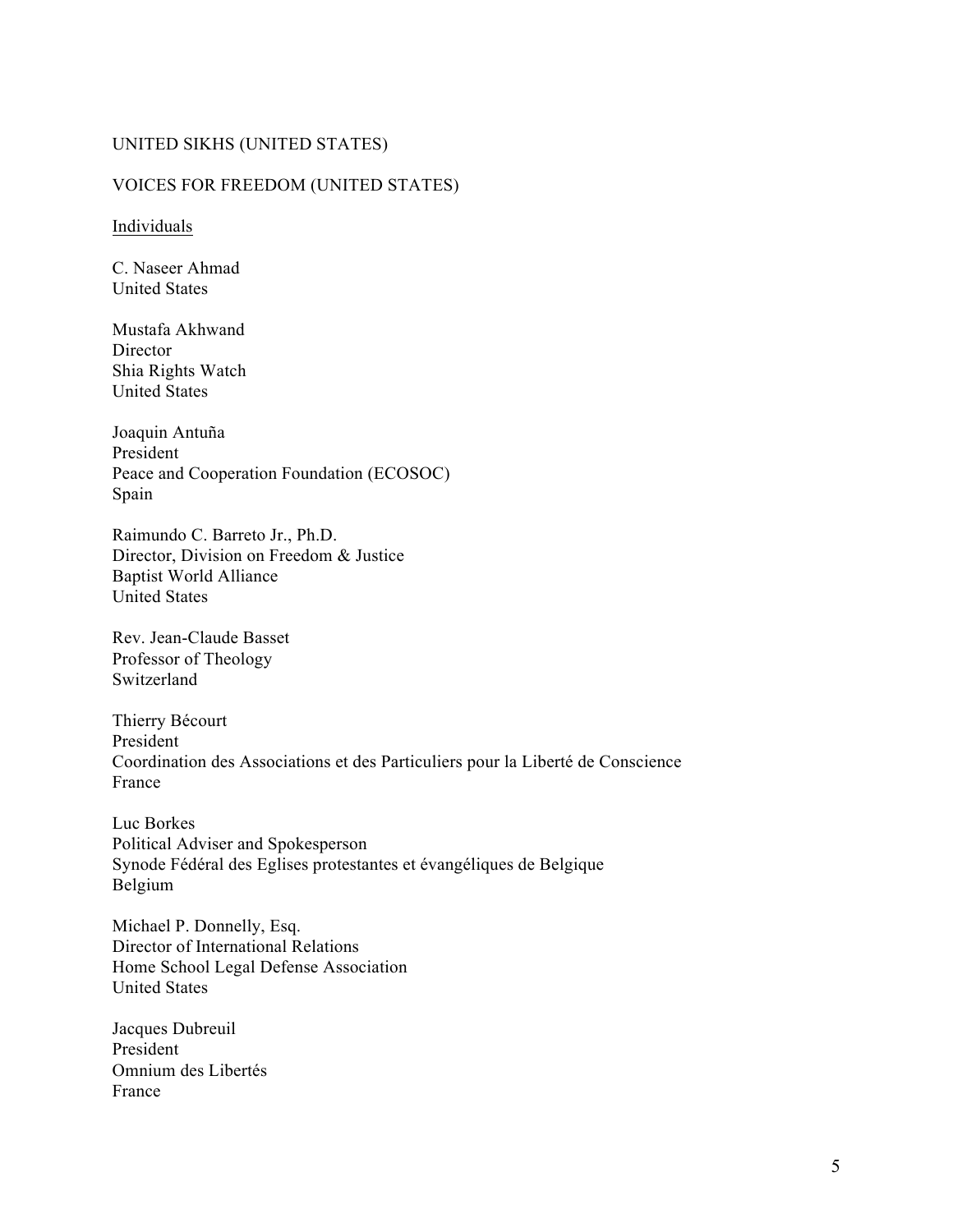Patricia Duval Human Rights Attorney France

Dan Fefferman President International Coalition for Religious Freedom United States

Valery Gabisov President People's Diplomacy Foundation Executive Secretary Committee for Human Rights Public Association Russia

Petar Grigorov Grammatikoff Orthodox Church Hierodeacon Vice President of Eastern European Forum for Dialogue Bridges NGO Bulgaria

Shafiqul Hassan Professor of Law and Human Rights Activist Geneva Business School Switzerland

Avetik Ishkhanyan Chairman Helsinki Committee of Armenia Armenia

Dionisio Llamazares Emeritus Full Professor of Ecclesiastical Law Madrid Complutense University Former Director General of Religious Affairs Ministry of Justice of Spain Spain

Brent McBurney President & CEO Advocates International United States

Greg Mitchell President The Mitchell Firm United States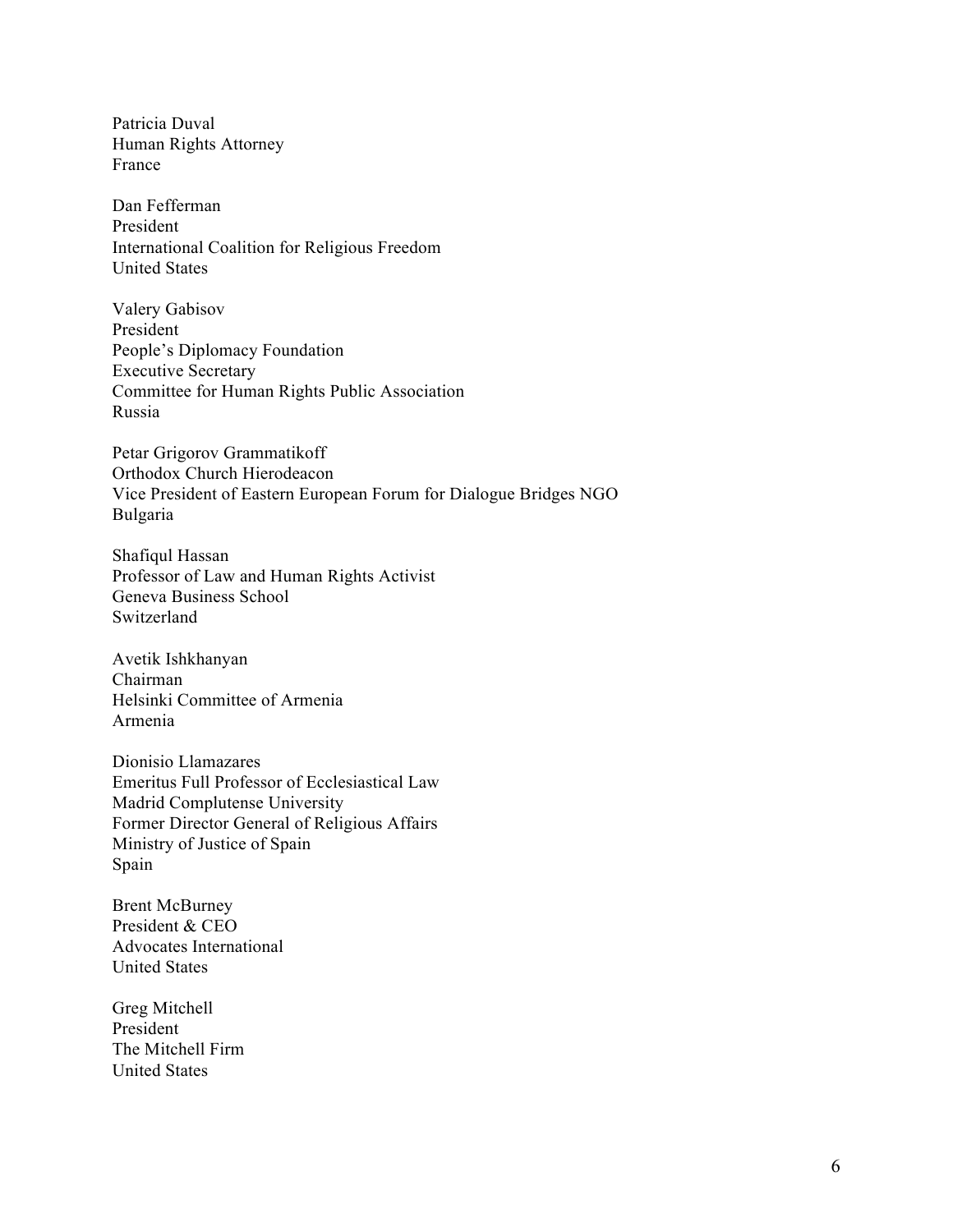Russell D. Moore, Ph.D. President The Ethics & Religious Liberty Commission Southern Baptist Convention United States

Scott Morgan President Red Eagle Enterprises United States

H.E. Irénéo Namboka Human Rights Adviser for UN Former HR Officer, UNHCHR Switzerland

Jura Nanuk President Central-European Religious Freedom Institute Hungary

Hans Noot President Gerard Noodt Foundation Member of the Board International Center for Law and Religion Studies Netherlands

Bertil Persson National Chancellor International Association of Educators for World Peace (UNESCO) Scandinavian Representative University of Peace (UNESCO) Sweden

Æthelwine Richards Orthodox Chaplain York St. John University United Kingdom

Eric Roux Chair European Interreligious Forum for Religious Freedom (EIFRF) France

J. Michael Smith President Home School Legal Defense Association United States